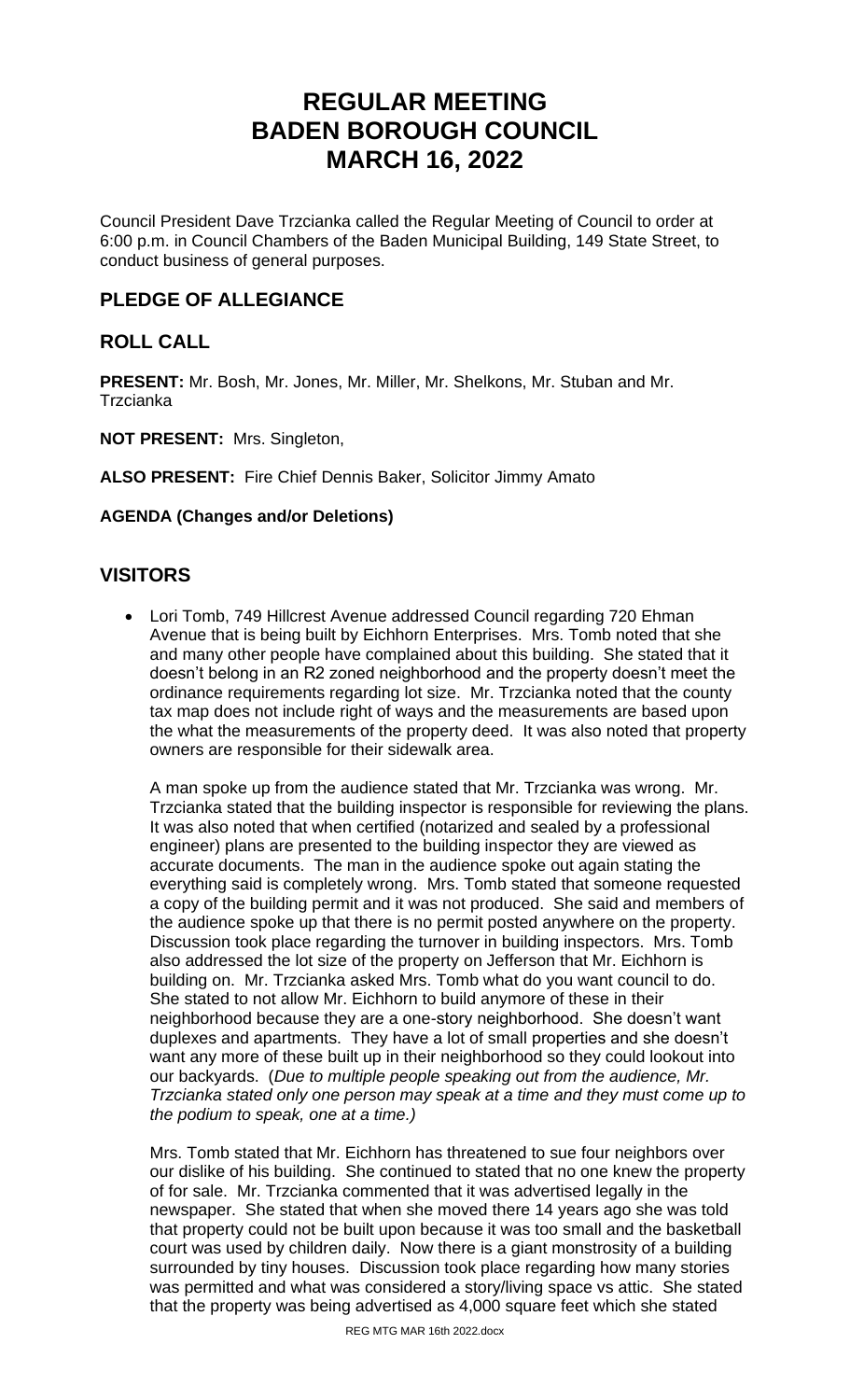included the upper floor. She also noted that the Jefferson Street building is just as large and on a smaller lot. No variance was applied for either property. Mr. Trzcianka stated that it was approved by the building inspector as presented to him. Mrs. Tomb stated that the building inspector was wrong. Mr. Trzcianka stated that the building inspector is responsible for the permitting. He has the state certifications as the borough inspector. Discussion took place regarding the number of building inspectors that have been involved in this process. Mrs. Tomb stated that Mr. Eichhorn stated that the borough dropped the ball. Mr. Trzcianka stated that we pay a company to do the inspections per the state guidelines of the Uniform Construction Code. Attorney Amato stated that we pay that company to review the drawings and surveys and they determined if they are approved or not approved. Mr. Amato stated that the borough does not do an overlap and do the inspector's job. The contractor presents the plans and surveys to the inspector who reviews and approves or disapproves the documents. A man from the audience asked about the measurements on the documents. Attorney Amato stated that the borough does go and an overlap of the inspector's job. The inspector reviews/approves the plans with the permit and the borough is informed of the approval. *Mr. Trzcianka again stated that if anyone wants to speak to please go to the podium.*

Kevin Tomb for Hillcrest Avenue asked for a copy of the building permit that he could see. Mr. Trzcianka asked Mrs. Rakovan if she had that information. She stated not currently and that she would have to see if it is public information under the Right To Know. Mr. Tomb stated that someone has already formally asked for the permit information. Mrs. Rakovan stated no one requested it on a right to know form. Mr. Tomb and his wife both stated that yes it was, several months ago. Mr. Tomb commented stated that he doesn't know who was stalling around, but the information was never received. Mr. Tomb again asked Mrs. Rakovan if she had the permit on her. She stated no and then went on to explain that the building inspector works for a third party (Building Inspector Underwriters) because under state law the borough has to have a certified building inspector. The building inspector is responsible for everything. They receive, review and act upon all the building and zoning permits. We cannot tell them how to interpret the code as they are the ones who are state certified. They do all the paperwork. They do all the calculations for the costs and fees. They do all the inspections. The company has gone through many building inspectors because they can't find workers just like many other businesses. Mr. Tomb stated that a previous inspector stated that there were no records of any documentations on this property. Mrs. Rakovan stated that Mr. Eichhorn personally gave the drawings and paperwork for his permit. The documents were given to the building inspector, a permit was issued and Mr. Eichhorn picked up and paid for the permit. Mrs. Rakovan stated that the permitting process has been gone through. Mr. Tomb commented that the process did not work. Mr. Tomb asked if a variance was issued. Mrs. Rakovan stated that the building inspector determines if a variance is needed. He asked Mrs. Rakovan if she new the size the of the property. Mrs. Rakovan stated again that she is not the one to question the lot size. Mr. Trzcianka stated that we are done (with this discussion). Mrs. Tomb spoke out regarding the property on Jefferson. Mr. Trzcianka stated that we are done (with this discussion).

A woman from the audience yelled out who got paid off. Mr. Trzcianka stated that no one got paid off. The woman commented that he (contractor) said he would sue her and even tried to run her over. She wanted to know who he paid off. Mr. Trzcianka stated that the contractor paid BIU.

Discussion took place regarding carrying about the borough, what the building look likes and building the tax revenue for the borough.

A woman from Harmony township starting asking about having another company doing the inspections. Mr. Trzcianka stated that she is not Baden Borough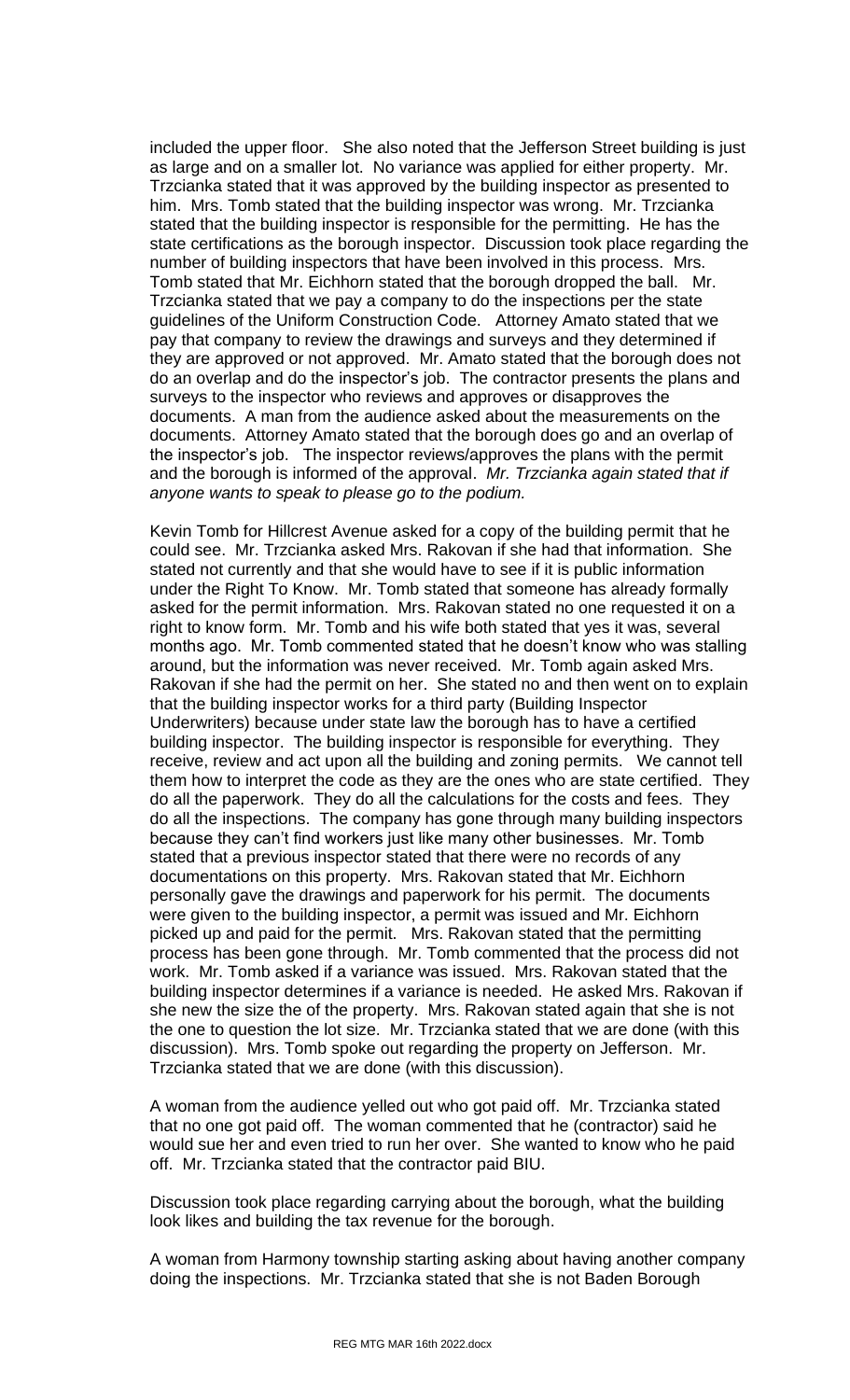resident and she does not pay taxes to Baden. She stated that she has a Baden address and has every right to speak.

Michael Loftus from State Street stated to audience that if they felt they could do a better job then they should run for a council position and prove it. He continued to say that there is a process for everything.

Women from the audience stated that the papers (permit) have been asked for many times and they never got a response. Mr. Bosh asked if a formal Right To Know form was submitted to the borough office. Mr. Bosh and Mr. Trzcianka asked for them to produce a copy of the request. Mrs. Rakovan explained that when a request is received by the borough. It is signed, stamped and a copy is given to the requester. She stated that she did not remember receiving a request. Mrs. Tomb stated that she (Kylie) submitted the request but she (Kylie) stated that she got frustrated with the situation and didn't want to deal with it anymore. Mrs. Rakovan stated that if she produces a copy of the request she would be the first to apologize. She also stated that if she could not produce the documents she would have mailed a letter within five working days stating the documents are not available.

Mrs. Tomb stated that she realizes that nothing could be done at this time about building but she wants to make sure that there are no more buildings being built like this in our neighborhoods that are under the square footage. She continued to say that this building is right on a four-way intersection by a bus stop.

# **MINUTES**

**MOTION** by Mr. Stuban, second by Mr. Jones, carried unanimously to approve the minutes of February 9<sup>th</sup> & 16<sup>th</sup> 2022

# **BILLS TO BE PAID**

**MOTION** by Mr. Stuban, second by Mr. Jones, carried unanimously to pay all bills with two signatures.

### **BIDS – None**

**RESOLUTIONS** Attached to the agenda for public review

• **22-02** Disposal of records as set forth by the Pennsylvania Municipal Records Manual

**MOTION** by Mr. Stuban, second by Mr. Miller, carried unanimously to adopt Resolution 22-02

• **22-03** Wishing to participate in the "Community Financial Health Assessment" through the Local Government Academy

**MOTION** by Mr. Stuban, second by Mr. Miller, carried unanimously to adopt Resolution 22-03

### **ORDINANCE – None**

### **CORRESPONDENCE – None**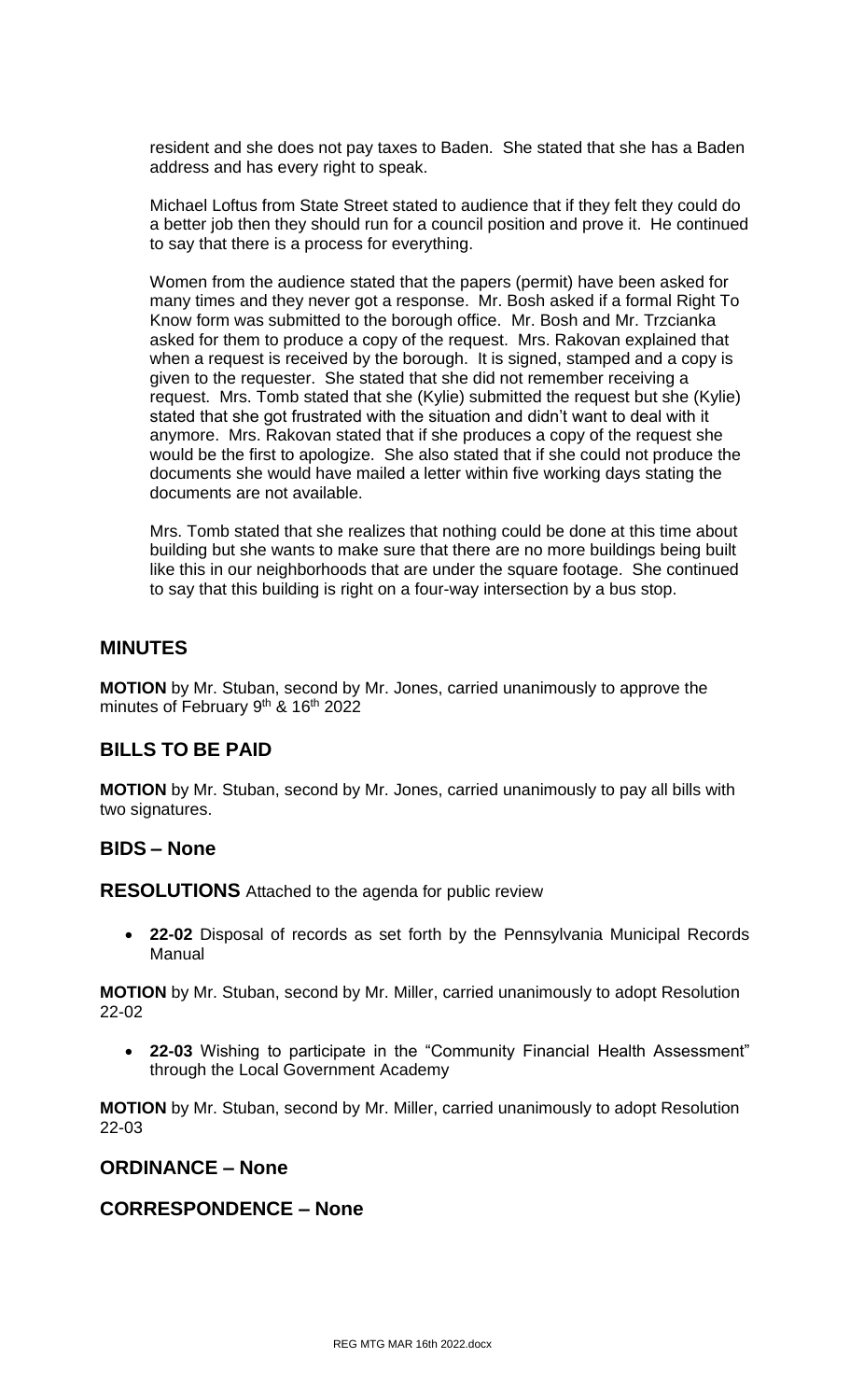# **COMMITTEE REPORTS**

## *Finance (John Shelkons)*

- General Fund Account Balance \$230,470 Expenses \$119,467
- Water Fund Account Balance \$336,814 Expenses \$148,531

### *Public Works, Sanitation & Municipal Authority (John Jones)*

#### **Bobcat/Quad purchase**

Mr. Jones tabled this discussion for next month.

#### *Technology, Social Media, Library & Community Relations (Joe Bosh)*

#### **Social Media Groups**

Mr. Bosh stated that the Baden Borough Community Network Facebook group did post that they are a community driven discussion group and that any official, announcements or communications involving the borough may be found on the borough Facebook page.

#### *Administration & Legislation (Doug Miller)*

#### **Borough Manager Ordinance**

**Motion by** Mr. Miller, second by Mr. Bosh, carried unanimously to authorize the solicitor write an ordinance for the borough manager position.

#### *General Government, Building Property/Grounds, Parks & Rec (Dawn Singleton)*

#### **Blinds for Borough Building**

**Motion by** Mr. Miller, second by Mr. Bosh, carried unanimously replace the blinds in the borough building at a cost of \$5771.10 from Budget Blinds in Cranberry.

#### **Decommission of Fire Whistle**

**Motion by** Mr. Miller, second by Mr. Bosh, carried unanimously to decommission the fire whistle and take it off of the borough insurance.

#### **Public Safety (Michael Stuban)**

#### **Part Time Police Officer**

**MOTION** by Mr. Stuban, second by Mr. Jones, carried unanimously to hire Matthew Piccinini as a part time police officer.

**MOTION** by Mr. Stuban, second by Mr. Miller, carried unanimously to hire Dave Alvarez as a part time police officer after his full retirement date.

#### **CEO**

Mr. Stuban commented that all of the candidates that were considered for the CEO position were well qualified. He then made a motion to hire Tina Jones as code enforcement officer. There was no second.

**MOTION** by Mr. Shelkons, second by Mr. Bosh, carried unanimously to hire JR (Dennis) Baker as code enforcement officer.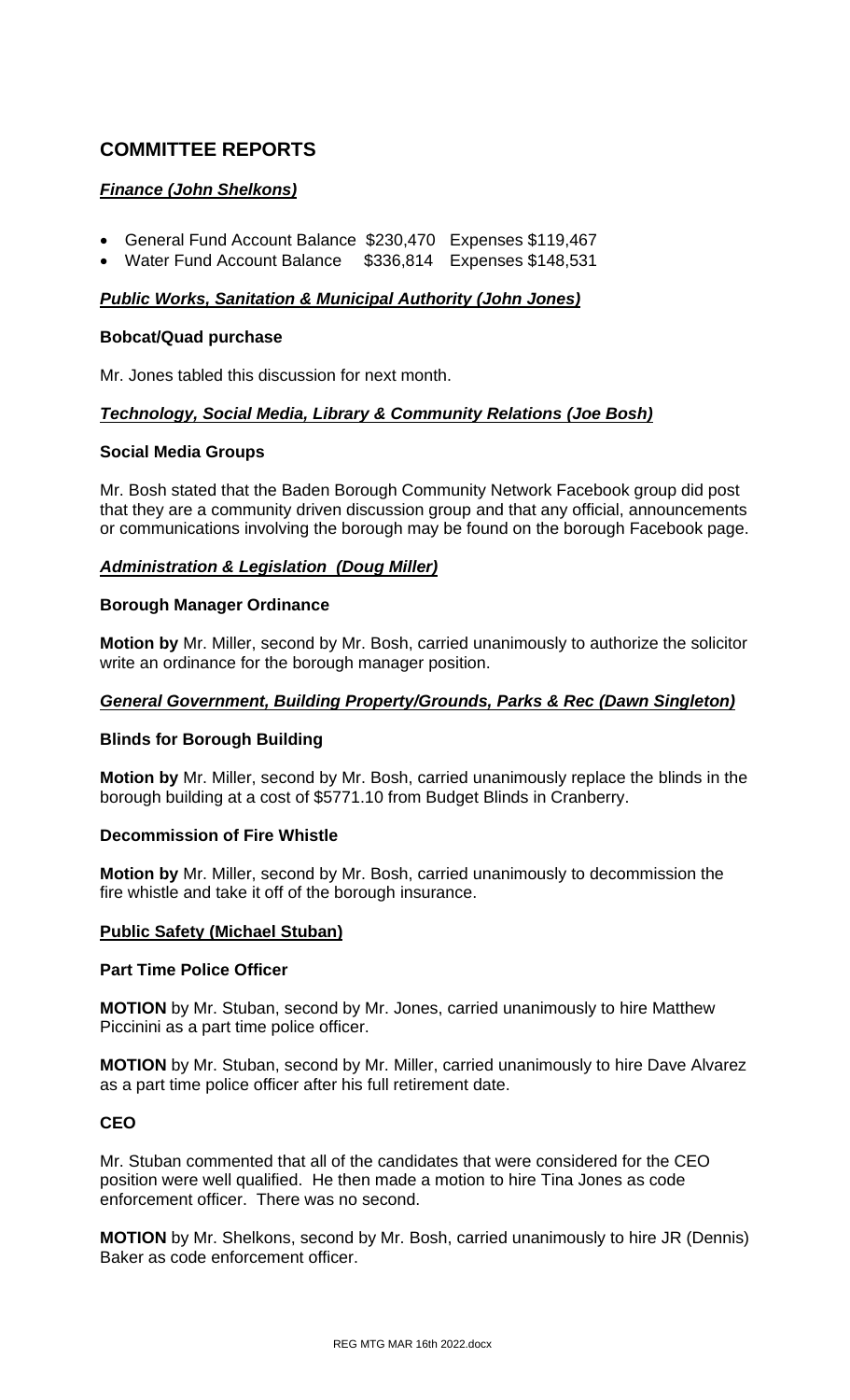Mr. Stuban commented that he would like the old CEO to close out any open item/citations that he was handling. He also stated that council will need to set the CEO's hours and wages for next month's meeting.

#### **Used Police Car**

Mr. Trzcianka stated that he and Mr. Miller looked at used police cars on Municibid. Rochester Township has a vehicle listed on Municibid. They are watching the bid prices that will be going off tomorrow. The borough would bid up to \$5,000.

#### **Police Vehicle Repair**

Mr. Trzcianka stated that the mechanic for Rochester Township was able to fix an Expedition with the problems as ours for \$2,500. The quote the borough had a few months ago was around \$13,000. He wanted one of the officers take it down to Rochester, see if it is worth fixing and get a price to repair our police vehicle.

#### **Volunteer Appreciate Dinner**

Mr. Stuban commended the office staff, police department, volunteer fire department and emergency management for the great job in handling the water break situation. Everyone involved should be given a round of applause.

Mr. Stuban continued to speak about all the volunteers in our community (Boards, Committees….) who give their time and look out for our town. He asked council about bringing back the appreciation dinner.

**MOTION** by Mr. Stuban, second by Mr. Shelkons, carried unanimously to put aside \$3,000 for a volunteer appreciation dinner.

### **SOLICITOR'S REPORT**

Nothing to Report

#### **ENGINEER'S REPORT**

- 1. USDA Water System Improvements WEI has not received feedback on the preliminary plans from USDA's engineer yet but will address all comments received in the development of the final plans and specifications for the project.
- 2. State Street Waterline Replacement (North to Virginia) WEI will prepare plans and specifications for the project so that we can bid concurrently with the USDA project. Estimated project cost is \$125,000.
- 3. Fire Department Roof Shop drawings have been reviewed and approved and the contractor is ordering materials.
- 4. Borough Building and Fire Department Property Boundary Based on information gathered, the plan reflecting the property boundary will require a revision requiring the involvement of the borough solicitor.
- 5. CDBG FY 2022 Grant Application The grant application package has been completed and is ready for signature. It is due at the end of March.
- 6. LSA Grant Application The grant application package has been completed and submitted to DCED on behalf of the Borough.
- 7. Zoning Map Update A draft zoning map has been prepared for review by the Borough.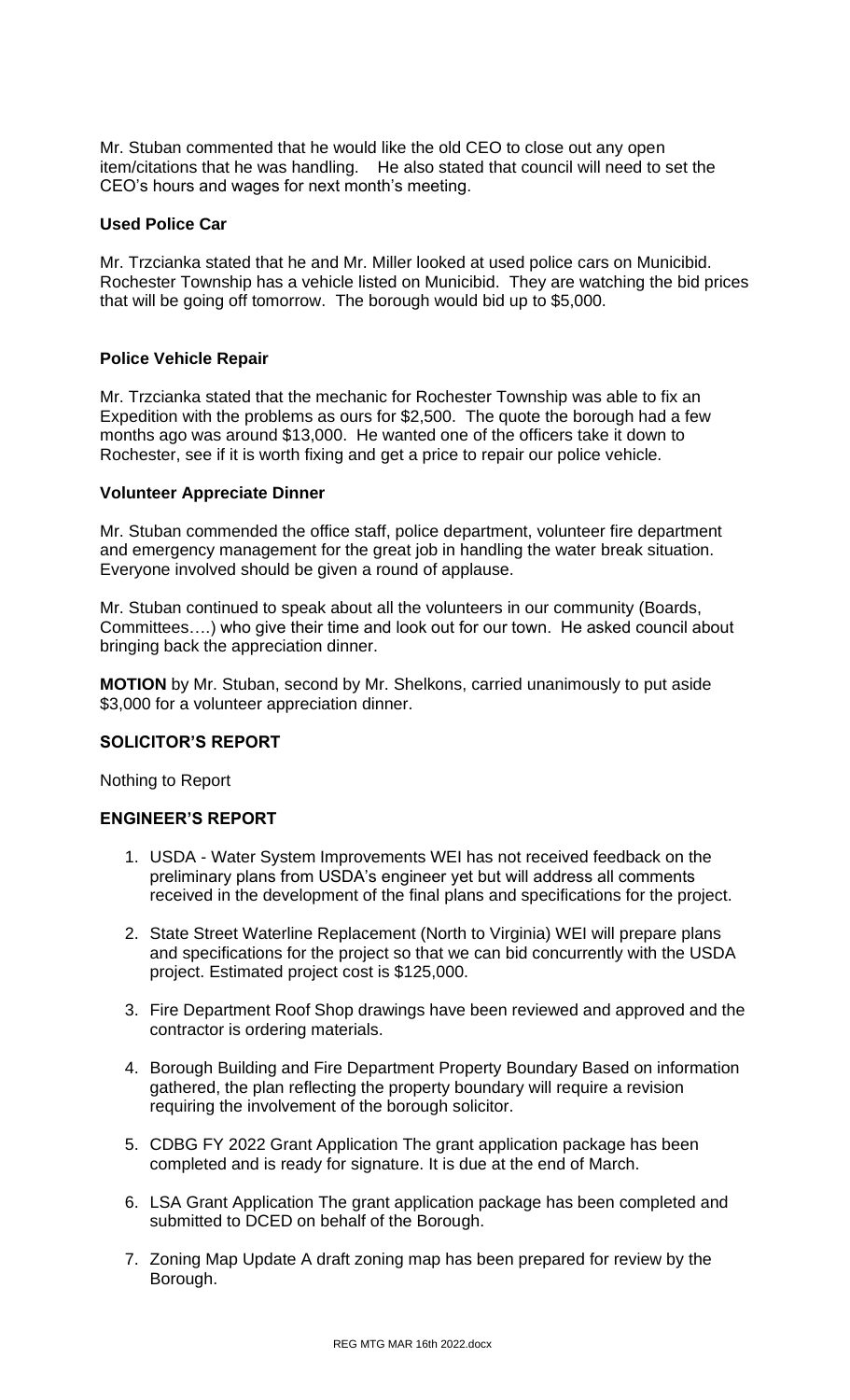- 8. Storm Inlet Replacements ARPA Grant A field meeting is needed to review the project with the Street Department.
- 9. Ordinance Update for Stormwater Management and Subdivision and Land Development The Borough's stormwater ordinance is out of date and the Borough does not have a SALDO. This makes things more difficult when reviewing proposed development and there are not clear standards to follow. WEI is using model ordinances to create new ordinances for the Borough to adopt to rectify these issues.
- 10.North, Franklin, Collins and 4th Paving and 4th Ave Water Opinion of probable cost for these projects have been provided for review.

#### **Library Cement**

Mr. Shelkons and Mr. Josapak asked that the cement at the library be looked at more closely. There is a lot of pitting and chipping and the steps have dips that are retaining water when it rains. Mr. Sadaka stated that he will definitely look into it.

#### **MAYOR'S REPORT**

#### **PRESIDENTS REPORT**

Nothing to report

#### **Old Business Not on the Agenda, New Business or Unfinished Business**

Mrs. Kotys stated that she understood what the residents stated earlier in the meeting and she hoped that council resolves the situation.

Mr. Shelkons addressed the situation regarding building height and maybe the need to change the ordinance. Mr. Trzcianka asked about plans being looked at by the borough before turning them over to BIU. Attorney Amato stated that in the end the BIU reviews and approves based upon what the borough code says. The only long-term relief is to amend the ordinance. Mr. Stuban stated that the entire ordinance book needs to be reviewed and amended. With the property on Ehman the building inspector said it is right and legal. Council has no authority to tell the inspector otherwise. There is nothing council can do on this issue but there are things we can do by amending the ordinances. Discussion followed which included land development being reviewed by the engineer prior to going to the building/drawing plans to the building inspector. Mr. Sadaka stated that they do this for other communities.

Attorney Amato stated that there is fine line between restrictions of measurements, setbacks and height, and discouraging development in your borough because it has gone too far. Mrs. Kotys stated that we don't want to stop growth.

Mr. Stuban addressed council in regards to a copy of a letter they got from Vista Capital Management (Crown Car Wash) asking for a discount on their next water bill for loss of revenue during the water break because they had to shut down for day. The borough manager was instructed to send a letter stated that there will be no compensation or adjustment on their water bill.

Mr. Bosh gave an update on the police regionalization meeting that he and Mr. Stuban attended. The study is costing nothing and involves Harmony Township, Conway Borough and Freedom Borough. The police department is in support of the meetings. Recently the budgetary information from each municipality has been received and for the next meeting there should be a more hypothetical model of the cost and staffing for a regional police department. He asked council and the residents if they have any questions regarding these meetings.